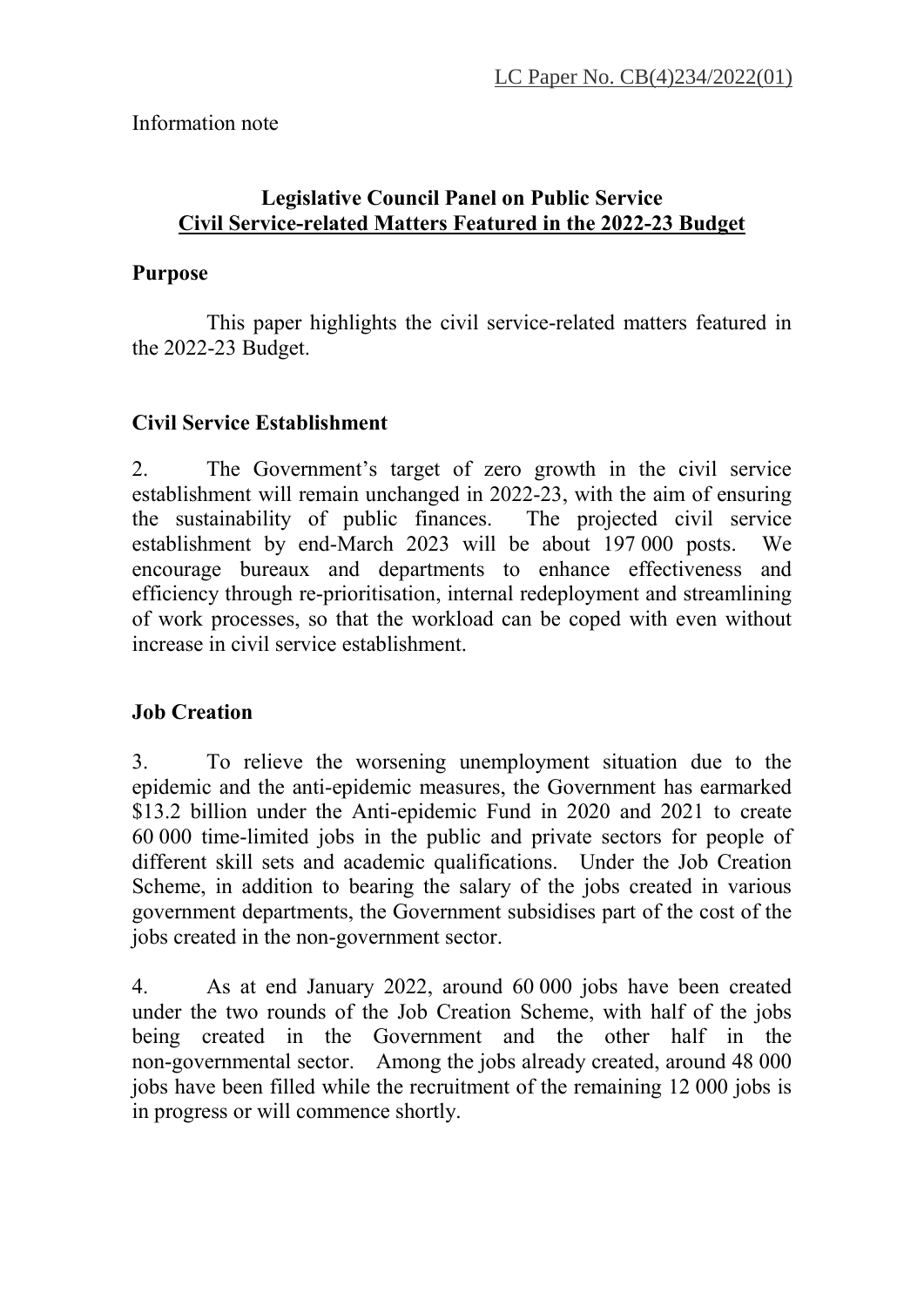5. In view of the persistently high unemployment rate, the Government has earmarked in February 2022 an additional funding of \$6.6 billion under the latest round of Anti-epidemic Fund for the creation of another 30 000 time-limited jobs. Relevant government departments are liaising with the non-governmental organisations or relevant associations under their purview to formulate details of the additional jobs.

#### **Financial Provisions for Work Related to Management of the Civil Service**

6. The 2022-23 Draft Estimates of Expenditure seek the following financial provisions that are directly related to the policy area of management of the civil service –

- (a) Head 37 Department of Health: Programme 7 "Medical and Dental Treatment for Civil Servants": \$2,718.6 million;
- (b) Head 46 General Expenses of the Civil Service: \$5,251.6 million:
- (c) Head 120 Pensions: Programme 1 "Public and Judicial Service Pension Benefits": \$47,441.2 million;
- (d) Head 136 Public Service Commission Secretariat: \$32.2 million;
- (e) Head 143 Government Secretariat: Civil Service Bureau: \$745.1 million; and
- (f) Head 174 Joint Secretariat for the Advisory Bodies on Civil Service and Judicial Salaries and Conditions of Service:  $$45.9$  million

7. The provision of \$2,718.6 million sought under Head 37 (paragraph 6(a) above) is for providing medical and dental services for serving civil servants, pensioners and other eligible persons at Families Clinics and government dental clinics, as well as for payment and reimbursement of medical fees and hospital charges. For the provision of medical and dental services at Families Clinics and government dental clinics, an allocation of \$1,052.7 million is proposed, representing an increase of \$83.3 million (or 8.6%) over the 2021-22 Revised Estimate. The additional provision is mainly for setting up additional specialised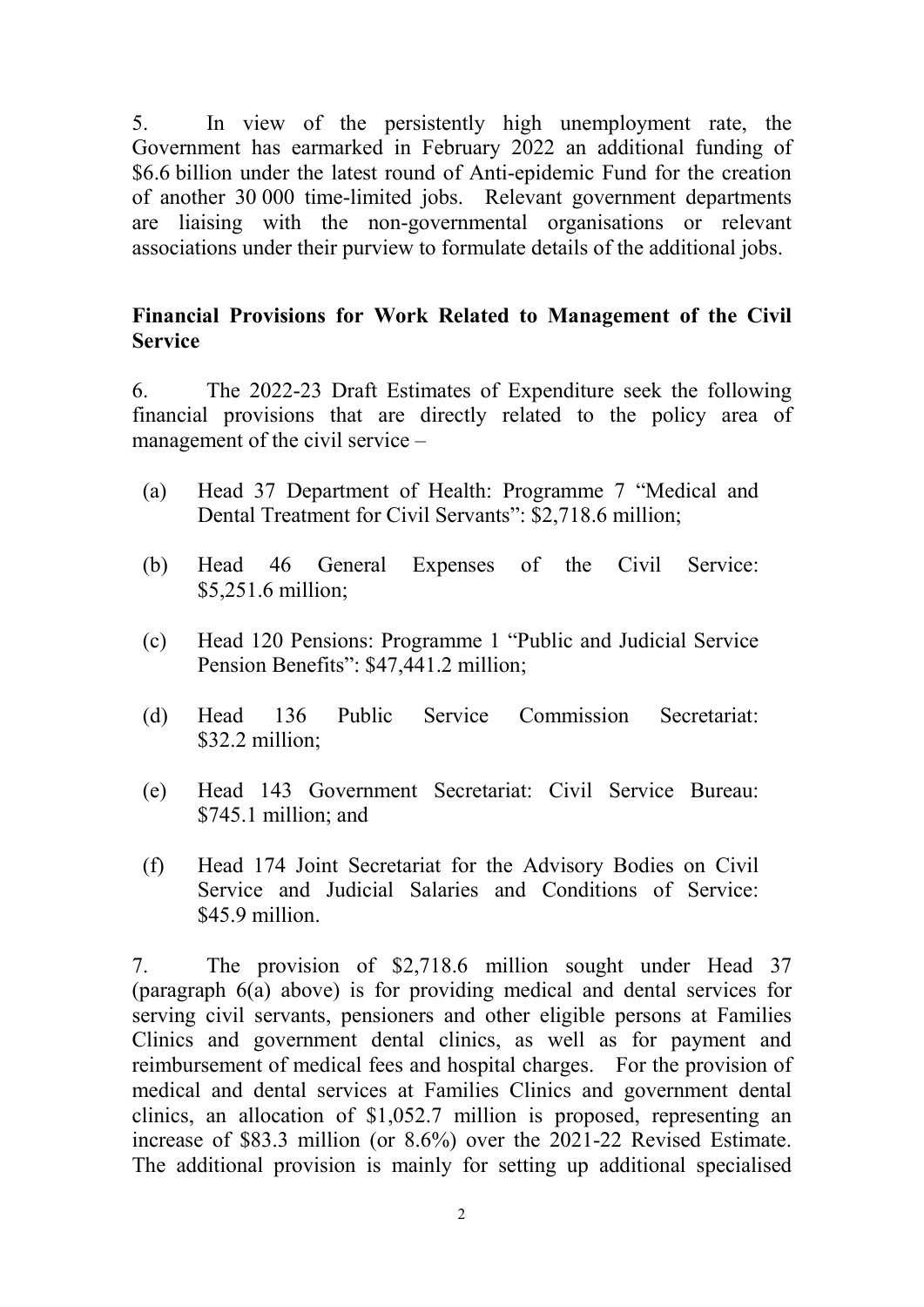dental surgeries and strengthening manpower support for Families Clinics and government dental clinics to meet service and development needs. Regarding the payment and reimbursement of medical fees and hospital charges, an allocation of \$1,665.9 million is proposed, representing an increase of \$641.9 million (or 62.7%) over the 2021-22 Revised Estimate. The additional provision is mainly for meeting the anticipated increase in applications for reimbursement of medical expenses from eligible persons<sup>[1](#page-2-0)</sup>.

8. The provision sought under Head 46 (paragraph 6(b) above) is mainly for housing allowances, education allowances, passages, the Long and Meritorious Service Travel Award Scheme, payments to estates of deceased officers, etc., which represents an increase of \$864.1 million (or 19.7%) over the 2021-22 Revised Estimate. It is mainly due to the projected increase in the expenditure on housing allowances.

9. Of the total provision sought under Head 120 (paragraph 6(c) above), an amount of \$45,852 million is for pension payments to eligible retired public officers. This represents an increase of \$2,385.3 million (or 5.5%) over the 2021-22 Revised Estimate. The increase is due to an estimated increase in the number of new retirees in 2022-23 and the full-year effect of pension payments to those retiring in 2021-22. As at end-March 2021, the present value of the Government's obligations on pensions was \$1,031.1 billion.

10. Since 1 June 2000, new recruits to the civil service are employed on terms that attract retirement benefits under either the Mandatory Provident Fund ("MPF") Scheme or the Civil Service Provident Fund ("CSPF") Scheme. In the 2022-23 Draft Estimates of Expenditure, a total provision of \$7,766.5 million (under the expenditure heads of individual B/Ds) is sought for contributions to these Schemes. This represents an increase of \$1,016.4 million (or 15.1%) over the 2021-22 Revised Estimate, mainly due to an estimated increase in the number of MPF/CSPF members in 2022-23.

11. The total provision sought under Head 136 (paragraph 6(d) above) is \$32.2 million. This represents an increase of \$1.0 million (or 3.2%) over the 2021-22 Revised Estimate. It is mainly due to the full-year effect of a vacancy filled in 2021-22.

<span id="page-2-0"></span> <sup>1</sup> The expenditure for reimbursement of medical expenses is entirely demand-driven and will rise due to factors like increases in the number of civil service eligible persons and life expectancy, as well as the rapid advancement in medical technology making available a wider range of medical drugs, treatments and services, etc.. It is therefore necessary for the Government to set aside additional provision to cater for the reimbursement applications of medical expenses from eligible persons